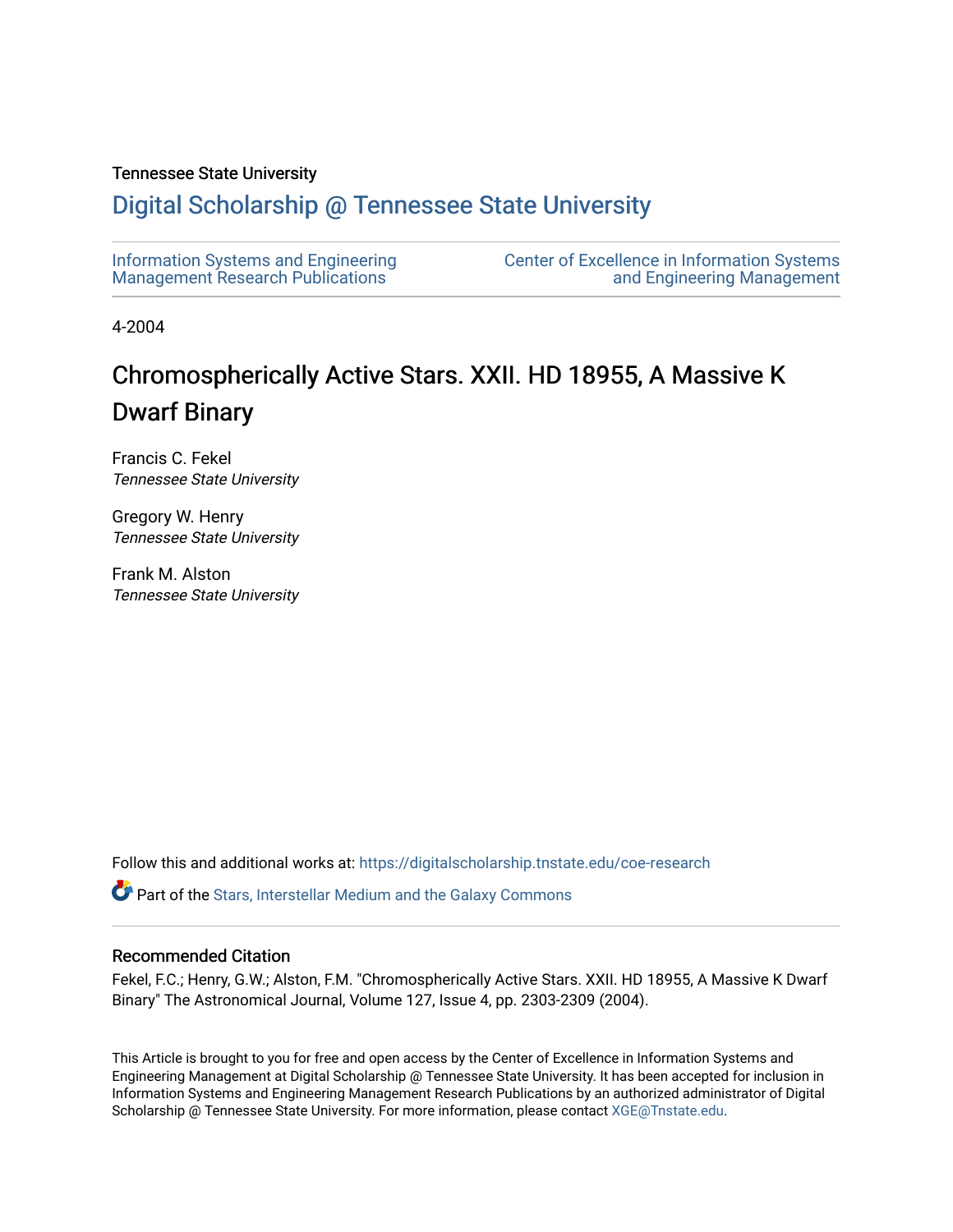# CHROMOSPHERICALLY ACTIVE STARS. XXII. HD 18955, A MASSIVE K DWARF BINARY

FRANCIS C. FEKEL,<sup>1,2</sup> GREGORY W. HENRY,<sup>2</sup> AND FRANK M. ALSTON

Center of Excellence in Information Systems, Tennessee State University, 330 10th Avenue North, Nashville, TN 37203;

fekel@evans.tsuniv.edu, henry@schwab.tsuniv.edu

Received 2003 November 26; accepted 2004 January 2

# ABSTRACT

HD 18955 is a double-lined spectroscopic binary with a period of 43.3214 days and a high eccentricity of 0.761. The spectral types of the components are K0 V and K2–K3 V. The secondary is a typical early K dwarf, although its minimum mass is greater than canonical values. However, this larger mass is consistent with other early K dwarf, spectroscopic binary results. The primary is anomalous, being substantially underluminous for its radius and mass, which are equal to or slightly greater than solar values. A lack of lithium argues that the components are not pre–main-sequence stars. The large minimum masses of both components suggest that the system has a high orbital inclination. Our photometric observations around the times of conjunction show no evidence of eclipses, but considering the uncertainties in the ephemerides, there is only a 50% chance that our photometric observations would have detected the primary eclipse and almost no chance that we covered the secondary eclipse. Hence, eclipses remain a real possibility in this system. Photometric variations with an amplitude of 0.02 mag reveal a period of 7.55 days, which is assumed to be the primary star's rotation period. Thus, given the spectral types of the stars, this system is a BY Draconis type variable. With v sin i values of 5 km s<sup>-1</sup> for both components, the two stars are rotating more rapidly than typical K dwarf field stars, but the observed rotation period is still substantially longer than the predicted pseudosynchronous rotation period of 4.6 days for the primary.

Key words: binaries: spectroscopic — stars: spots — stars: variables: other

#### 1. INTRODUCTION

HD 18955 ( $\alpha = 3^{\text{h}}02^{\text{m}}32$ .  $\delta = -15^{\circ}16'21''$  [J2000],  $V =$ 8.4 mag) came to prominence with its identification as the optical counterpart of an X-ray source observed by the Einstein satellite (Stocke et al. 1991). As part of the survey team, Fleming et al. (1989) obtained low- and high-dispersion spectroscopic observations of the star, from which they determined a spectral type of G8 V and measured a projected rotational velocity of 13 km  $s^{-1}$ . From radial velocity measurements they concluded that the star is likely single. Observed as part of a lithium abundance survey of late-type, X-ray stars, Favata et al. (1993) reported that HD 18955 is a binary having two similar components. The system was also included in the very extensive survey for candidate Doppler-imaging stars that was conducted by Strassmeier et al. (2000). They showed that the system has moderate-strength Ca II H and K emission and, thus, is chromospherically active. They also found low-level photometric variations with a period of 8.05 days, but as of the most recent naming list (Kazarovets et al. 2003), the star has not been given a variable star designation.

#### 2. SPECTROSCOPIC OBSERVATIONS AND REDUCTIONS

From 1993 September to 2001 September, we obtained 27 spectrograms of HD 18955. All the observations were made with the Kitt Peak National Observatory (KPNO) coude´ feed telescope, coudé spectrograph, and a Texas Instruments CCD

detector. The vast majority of the KPNO spectrograms are centered in the red at  $6430 \text{ Å}$ , cover a wavelength range of about 80 Å, and have a resolution of 0.21 Å. Two are centered at  $6695$  Å, the lithium line region, and have the same wavelength range and resolution. The spectra have typical signal-tonoise ratios of 150. Figure 1 shows a spectrum of the 6430  $\AA$ region when the lines are well separated near nodal passage.

We determined the radial velocities of the spectra with the IRAF cross-correlation program FXCOR (Fitzpatrick 1993) and used  $\beta$  Aquilae as the cross-correlation reference star. A velocity of  $-40.2$  km s<sup>-1</sup> for  $\beta$  Aql, measured relative to the IAU velocity standard HR 7560, was adopted from our unpublished results. Our spectra of HD 18955 show that its two sets of lines are partially blended over a significant portion of its orbit. In such cases the resulting cross-correlation functions have been fitted simultaneously with two Gaussians. Lines in four of the 27 spectra appear to be single and have been measured as such. All our radial velocities of HD 18955 are given in Table 1.

#### 3. PHOTOMETRIC OBSERVATIONS AND REDUCTIONS

We obtained our photometry of HD 18955 with the T3 0.4 m automatic photoelectric telescope (APT) at Fairborn Observatory in the Patagonia Mountains of southern Arizona. This APT uses a temperature-stabilized EMI 9924B bi-alkali photomultiplier tube to acquire data through Johnson  $B$  and  $V$  filters. The APT is programmed to measure stars in the following sequence, termed a group observation:  $K$ ,  $sky$ ,  $C$ ,  $V$ ,  $C$ ,  $V$ ,  $C$ ,  $V$ ,  $C$ , sky, K, where K is a check star, C is the comparison star, and  $V$ is the program star. A total of 194 group observations of HD 18955 were obtained with the APT during three observing seasons between 1993 and 2001, with HD 18690 ( $V = 7.06$ ,  $B-V = 1.098$ ) as the comparison star and HD 18511 ( $V = 6.51$ ,  $B-V = 1.031$ ) as the check star.

<sup>&</sup>lt;sup>1</sup> Visiting Astronomer, Kitt Peak National Observatory, National Optical Astronomy Observatory, which is operated by the Association of Universities for Research in Astronomy, Inc., under cooperative agreement with the National Science Foundation.

<sup>&</sup>lt;sup>2</sup> Senior Research Associate, Department of Physics and Astronomy, Vanderbilt University, Nashville, TN 37235.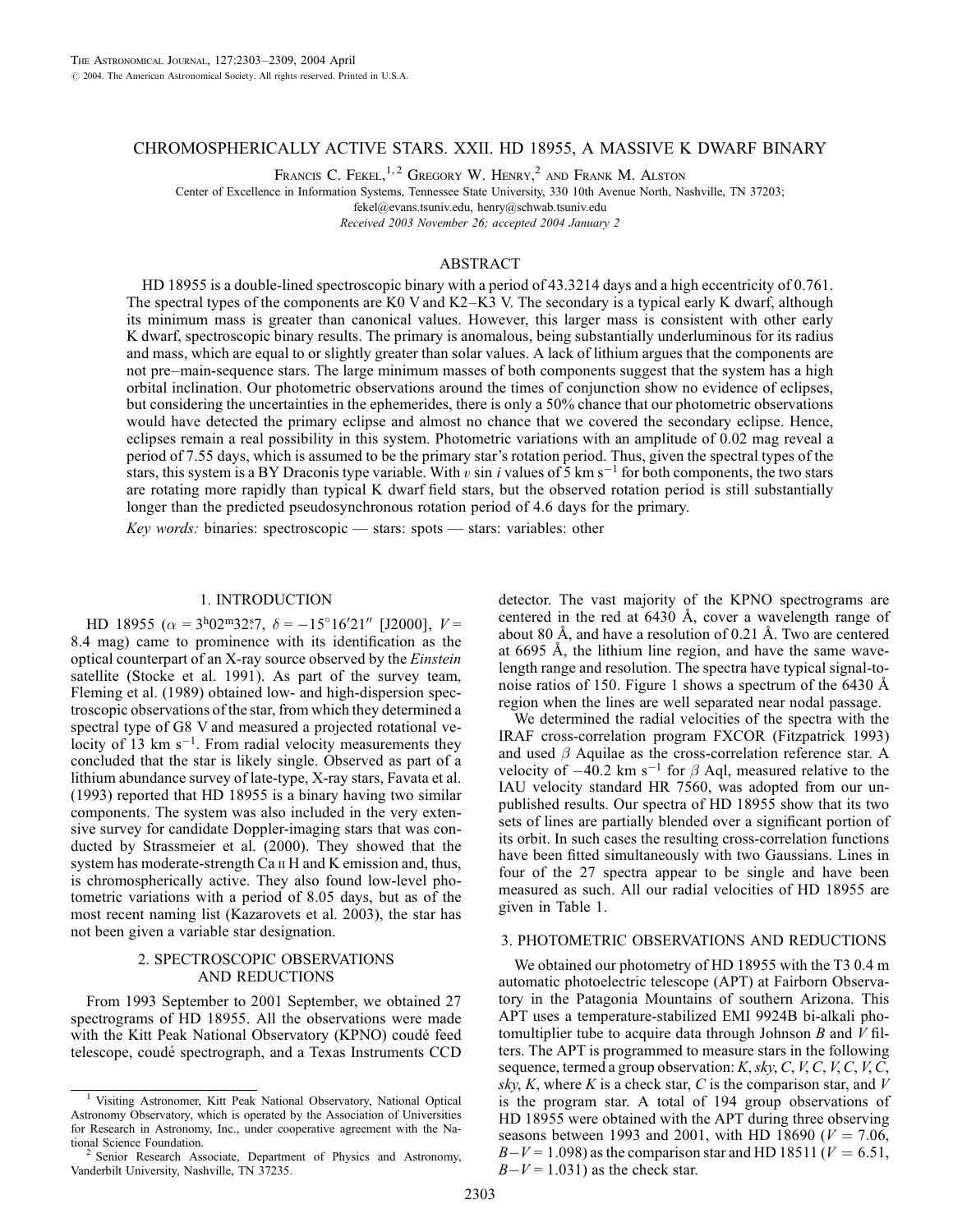

Fig. 1.—Portion of spectrum of HD 18955 in the 6430 Å region. Several lines of components A and B are identified. The observation is at orbital phase 0.007, when the velocity separation of the components is more than  $190$  km s<sup>-1</sup> and near its maximum.

To create group means for each group observation, three variable minus comparison  $(V - C)$  and two check minus comparison  $(K - C)$  differential magnitudes in each photometric band were computed and averaged. The group means were then corrected for differential extinction with nightly extinction coefficients, transformed to the Johnson system with yearly mean transformation coefficients, and treated as single observations thereafter. The external precision of the group means, based on standard deviations for pairs of constant stars, is typically  $\sim 0.004$  mag on good nights with this telescope. Group mean differential magnitudes with internal

standard deviations greater than 0.01 mag were discarded. The individual differential magnitudes are given in Table 2. Further details of telescope operations and data reduction procedures can be found in Henry (1995a, 1995b).

# 4. SPECTROSCOPIC ORBIT

As the observations accumulated, the high eccentricity of the orbit became obvious, making the orbital period of HD 18955 initially difficult to determine. With 23 observations of the primary that were obtained through 1999, we used the leaststring method, implemented by T. J. Deeming (Bopp et al. 1970), to search for periods between 1 and 100 days with a step size of 0.01 days. This resulted in a preliminary period of 43.30 days. We then determined initial orbital elements with BISP, a computer program that uses a slightly modified version of the Wilsing-Russell method (Wolfe, Horak, & Storer 1967) and refined those elements with SB1, a differential corrections program from Barker, Evans, & Laing (1967). Rapid velocity changes during periastron passage were predicted by this initial orbit and confirmed on four consecutive nights in 2001.

With all the velocities of the primary component, we made a more extensive period search for aliases. Using the least-string method, we reduced the step size to 0.0001 days and searched periods between 0.1 and 50 days. A step size of 0.001 days was used for a period search between 50 and 100 days, and 0.01 days was used for the 100–500 day range. The fitting parameter of the least-string method (Bopp et al. 1970) clearly preferred periods within a few hundredths of 43.32 days. Phase plots modulo one-half and one-third of the 43.32 day period produced extremely poor radial velocity curves. Thus,

| <b>HJD</b><br>$(2,400,000+)$ | Phase | $V_A$<br>$(km s^{-1})$ | $(O-C)_{A}$<br>$(km s^{-1})$ | $V_B$<br>$(km s^{-1})$ | $(O-C)R$<br>$(km s^{-1})$ |
|------------------------------|-------|------------------------|------------------------------|------------------------|---------------------------|
| 49,249.929                   | 0.350 | 40.8                   | $-0.5$                       | 18.7                   | $-0.1$                    |
| 49,250.908                   | 0.373 | 41.5                   | $-0.4$                       | 17.9                   | $-0.3$                    |
| 49,301.935                   | 0.551 | 43.9                   | 0.0                          | 17.0                   | 1.0                       |
| $49,618.925^a$               | 0.868 | 32.0                   | $-2.7$                       | 32.0                   | 5.8                       |
| 49,621.974 <sup>b</sup>      | 0.938 | 17.6                   | 0.3                          | 45.5                   | 0.0                       |
| 50,364.868                   | 0.087 | 17.7                   | 0.1                          | 44.7                   | $-0.5$                    |
| 50,365.887                   | 0.110 | 23.5                   | $-0.1$                       | 38.8                   | 0.3                       |
| 50,366.933                   | 0.134 | 26.0                   | $-1.9$                       | 32.2                   | $-1.5$                    |
| $50,400.783^b$               | 0.916 | 24.3                   | $-1.5$                       | 35.5                   | $-0.6$                    |
| 50,719.940                   | 0.283 | 39.1                   | $-0.1$                       | 22.2                   | 1.1                       |
| 50,753.890                   | 0.067 | 10.2                   | 0.5                          | 54.1                   | 0.1                       |
| 50,754.839                   | 0.088 | 18.5                   | 0.4                          | 45.3                   | 0.7                       |
| $50,757.833^a$               | 0.158 | 31.2                   | 0.3                          | 31.2                   | 0.8                       |
| $50,758.887$ <sup>a</sup>    | 0.182 | 31.4                   | $-1.9$                       | 31.4                   | 3.7                       |
| 51,089.907                   | 0.823 | 38.1                   | $-0.6$                       | 21.7                   | $-0.1$                    |
| $51,092.896^a$               | 0.892 | 30.3                   | $-0.9$                       | 30.3                   | 0.2                       |
| 51,094.911                   | 0.938 | 17.2                   | 0.0                          | 45.1                   | $-0.5$                    |
| 51,471.897                   | 0.640 | 43.6                   | $-0.1$                       | 16.5                   | 0.3                       |
| 51,472.839                   | 0.662 | 43.3                   | $-0.2$                       | 16.6                   | 0.2                       |
| 51,473.855                   | 0.686 | 43.0                   | $-0.2$                       | 17.5                   | 0.8                       |
| 51,474.867                   | 0.709 | 42.8                   | 0.0                          | 18.3                   | 1.2                       |
| 51,475.923                   | 0.733 | 41.9                   | $-0.4$                       | 18.0                   | 0.3                       |
| 51,476.882                   | 0.756 | 41.7                   | 0.0                          | 18.8                   | 0.4                       |
| 52,179.922                   | 0.984 | $-36.3$                | $-0.3$                       | 105.2                  | 0.4                       |
| 52,180.922                   | 0.007 | $-61.0$                | 0.1                          | 132.6                  | $-0.2$                    |
| 52,181.934                   | 0.030 | $-20.9$                | $-0.4$                       | 88.3                   | 0.7                       |
| 52,182.933                   | 0.054 | 1.7                    | $-0.5$                       | 62.8                   | 0.4                       |
|                              |       |                        |                              |                        |                           |

TABLE 1 Radial Velocities of HD 18955

 $a<sup>a</sup>$  Components blended, single velocity measured, and given zero weight.  $b<sup>b</sup>$  The 6700 Å region.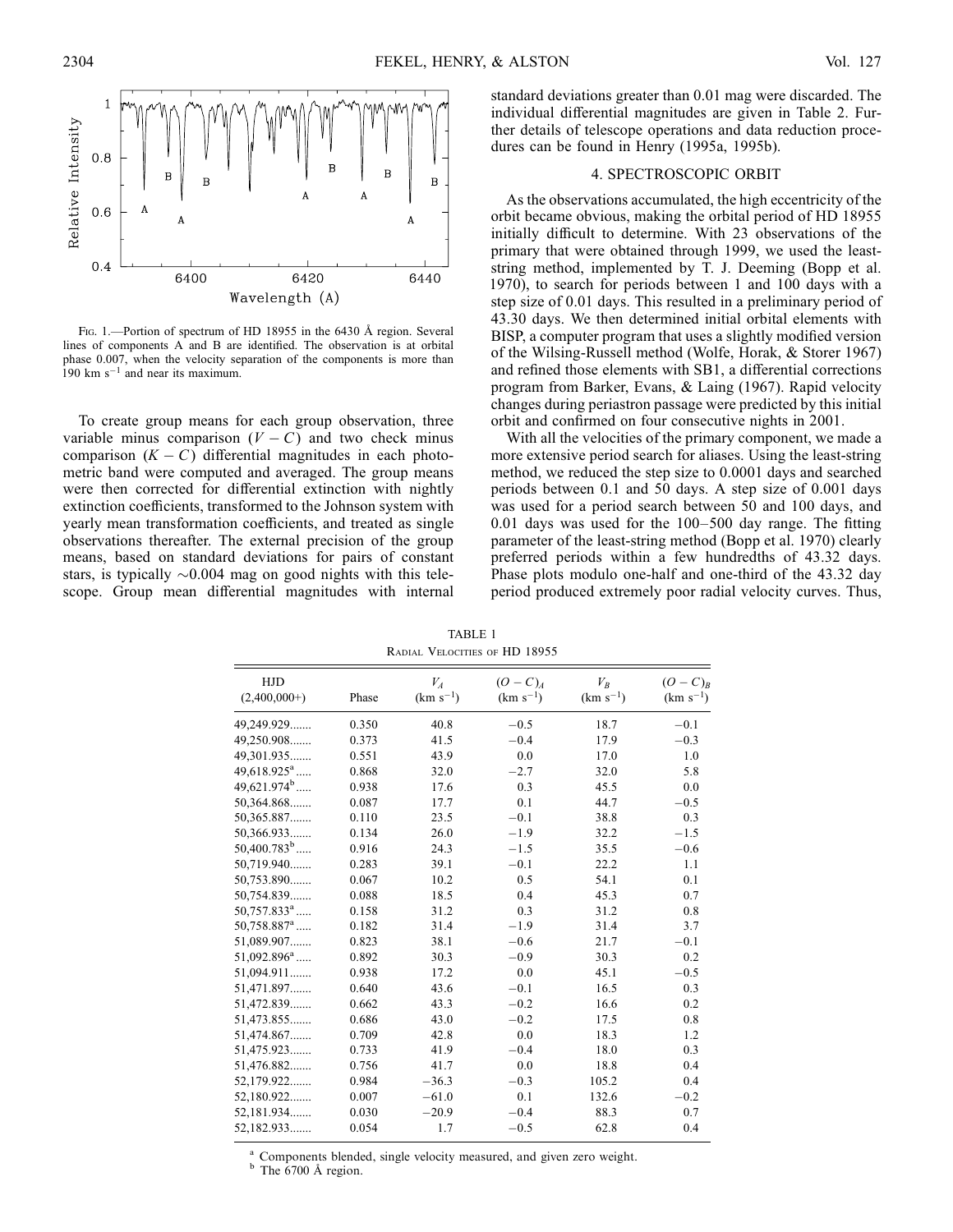| HJD<br>$(2,400,000+)$<br>(1) | Variable B<br>(mag)<br>(2) | Variable V<br>(mag)<br>(3) | Check $B$<br>(mag)<br>(4) | Check $V$<br>(mag)<br>(5) |  |
|------------------------------|----------------------------|----------------------------|---------------------------|---------------------------|--|
| 49,235.9624                  | 1.109                      | 1.409                      | $-0.594$                  | $-0.555$                  |  |
| 49,236.8830                  | 1.092                      | 1.392                      | $-0.617$                  | $-0.548$                  |  |
| 49,237.8750                  | 1.104                      | 1.389                      | 99.999                    | 99.999                    |  |
| 49,240.9718                  | 1.126                      | 1.410                      | $-0.614$                  | $-0.553$                  |  |
| 49,241.9622                  | 1.113                      | 1.412                      | $-0.606$                  | $-0.538$                  |  |

TABLE 2 PHOTOMETRIC OBSERVATIONS OF HD 18955

NOTE.—Table 2 is presented in its entirety in the electronic edition of the Astronomical Journal. A portion is shown here for guidance regarding its form and content.

we are confident that we have identified the correct orbital period.

With the full compliment of data we determined individual solutions for components A and B with SB1. The variances of the two solutions resulted in weights of 0.4 for the secondary velocities relative to those of the primary. Velocities for the four spectra that showed only a single set of lines were given zero weight. With a modified version of SB1 we then obtained a simultaneous solution of both data sets, resulting in final orbital elements (Table 3). The standard error of an observation of unit weight is  $0.3 \text{ km s}^{-1}$ , similar to our results for the best orbits in our series on chromospherically active stars (e.g., Fekel 1997a; Fekel, Henry, & Henry 2001b). Orbital phases of the observations and velocity residuals to the eccentric-orbit solution are given in Table 1. Zero phase is a time of periastron passage. Figure 2 compares our velocities with the computed velocity curve.

#### 5. PHOTOMETRIC ANALYSIS

All the Johnson V photometric observations are plotted in the top panel of Figure 3. We searched for periodicities in the photometric data using the method of Vaniček (1971), as described in Henry et al. (2001). Each of the three observing seasons was analyzed separately; the results are given in Table 4 and described below.

We first analyzed the check star minus comparison star  $(K - C)$  data in B and V over the period range 1–100 days and found no evidence of periodicity. The standard deviations of the  $K - C$  observations for all three observing seasons and for both photometric bands are all close to 0.005 mag (Table 4,

TABLE 3 Orbital Elements of HD 18955

| Parameter                        | Value                      |  |
|----------------------------------|----------------------------|--|
|                                  | $43.32145 + 0.00047$       |  |
|                                  | $2,451,487.472 \pm 0.012$  |  |
|                                  | $30.666 + 0.062$           |  |
|                                  | $54.50 + 0.17$             |  |
|                                  | $6064 + 024$               |  |
|                                  | $0.7612 + 0.0010$          |  |
|                                  | $174.13 + 0.21$            |  |
|                                  | $21.06 + 0.08 \times 10^6$ |  |
|                                  | $23.43 + 0.10 \times 10^6$ |  |
|                                  | $0.9865 + 0.0094$          |  |
|                                  | $0.8866 + 0.0076$          |  |
| Standard error of an observation |                            |  |
|                                  | 0 <sup>3</sup>             |  |



Fig. 2.—Plot of the computed radial velocity curve of HD 18955 compared with the observations. Component A is marked by filled circles, component B by open circles. Zero phase is a time of periastron.

col. [9]), compared with the nominal precision of 0.004 mag with this telescope. HD 18955 lies at a declination of  $-15^{\circ}$ , so the air mass through which we observe the star is somewhat higher than average, which explains the slightly higher than average scatter in our photometry. The seasonal means of the  $K - C$  differential magnitudes are given in column (8) of Table 4; the means in both  $V$  and  $B$  are constant to 0.0003 mag. Therefore, we have verified that the comparison and check stars are both constant to the limits of our photometric precision.



Fig. 3.—Top: Complete set of Johnson  $V$  photometric observations acquired in three separate observing seasons plotted against Julian Date. Middle: Power spectrum of the data in the second season, which showed the most coherent brightness variations. The best frequency is  $0.132 \text{ day}^{-1}$ , corresponding to a period of 7.55  $\pm$  0.07 days. *Bottom*: Photometric observations from the second observing season plotted modulo the 7.55 day period, revealing a rotational amplitude of 0.022 mag.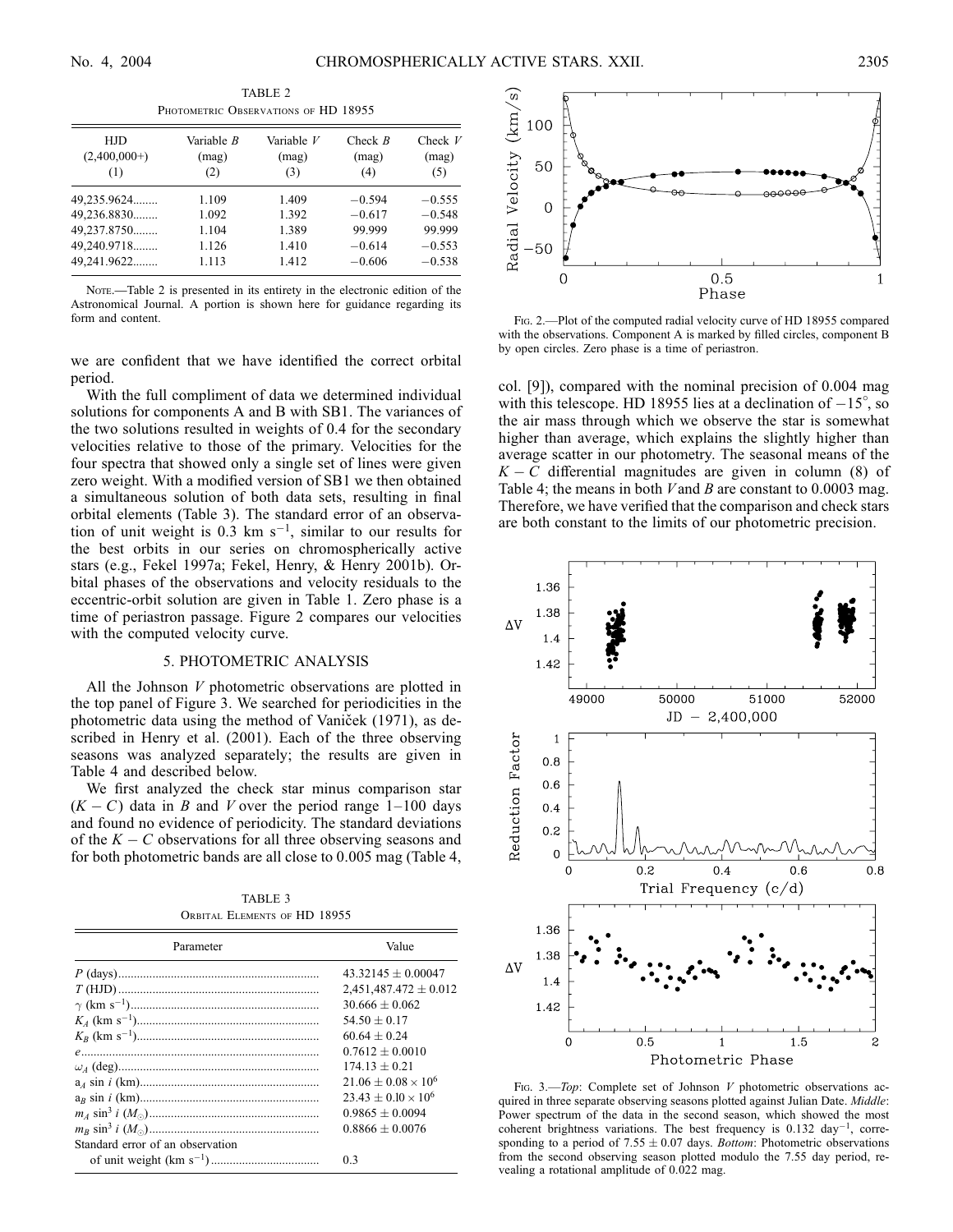TABLE 4 Results from Photometric Analysis of HD 18955

| Season<br>$^{(1)}$ | Photometric Band<br>(2) | Date Range<br>$(HJD - 2,400,000)$<br>(3) | $N_{\rm obs}$<br>(4) | $V-C$<br>(mag)<br>(5) | $\sigma_{V-C}$<br>(mag)<br>(6) | Photometric Period<br>(days)<br>(7) | $\langle K-C\rangle$<br>(mag)<br>(8) | $\sigma_{K-C}$<br>(mag)<br>(9) |
|--------------------|-------------------------|------------------------------------------|----------------------|-----------------------|--------------------------------|-------------------------------------|--------------------------------------|--------------------------------|
| .                  |                         | 49,235-49,410                            | 73                   | 1.3965                | 0.0105                         | $7.08 \pm 0.04$                     | $-0.5456$                            | 0.0054                         |
| 1                  |                         | 49.235-49.410                            | 75                   | 1.1037                | 0.0102                         | $7.11 \pm 0.05$                     | $-0.6062$                            | 0.0057                         |
|                    |                         | 51,528-51,602                            | 36                   | 1.3879                | 0.0099                         | $7.55 \pm 0.07$                     | $-0.5461$                            | 0.0050                         |
|                    |                         | 51,528-51,602                            | 34                   | 1.0992                | 0.0106                         | $7.68 \pm 0.13$                     | $-0.6056$                            | 0.0062                         |
| <u>J</u>           |                         | 51,805-51,961                            | 69                   | 1.3839                | 0.0069                         | $3.81 \pm 0.02$                     | $-0.5463$                            | 0.0053                         |
| .                  |                         | 51,805-51,961                            | 74                   | 1.0951                | 0.0103                         | $3.81 \pm 0.02$                     | $-0.6061$                            | 0.0046                         |

The standard deviations of the  $V - C$  observations are given in column (6) of Table 4 and are all close to 0.01 mag, suggesting low-level photometric variability in HD 18955. Although HD 18955 is 1.4 mag fainter in  $V$  than the comparison star, the resulting increase in photon noise over that in the comparison star is only about 0.001 mag. Since we have shown that the comparison star is constant to 0.005 mag from night to night, the 0.01 variability in the  $V - C$  observations is good evidence of variability in HD 18955. The seasonal means in column (5) also show that HD 18955 varies by about 0.01 mag on longer timescales as well. The results of our period search of the  $V - C$  observations are given in column (7). The power spectrum of the second-season V observations, which produce the strongest periodicity, is shown in the middle panel of Figure 3 and yields a period of 7.55  $\pm$  0.07 days. We take this to be our best determination of the star's rotation period, made apparent by modulation in the visibility of photospheric starspots, as shown for several dozen other chromospherically active stars in Henry, Fekel, & Hall (1995). The second-season observations are phased with the 7.55 day period and the arbitrary epoch of 2,450,000 and plotted in the bottom panel of Figure 3. A sine-curve fit to the phase curve gives a peakto-peak amplitude of  $0.022 \pm 0.003$  mag. The first-season observations give a similar period, though not strictly identical within the uncertainties. The first-season phase curve is not as coherent as the second season's, indicating short-term changes in the starspot distribution that probably affected the period determination. The third season yields a photometric period of 3.81 days, one-half of the second-season period, though considerable scatter also exists in its low-amplitude phase curve. Most likely, small spot groups of comparable size existed on opposite hemispheres of HD 18955 at this epoch, yielding a photometric period equal to one-half the stellar rotation period, as seen on occasion, for example, in UV Fornacis (Fekel et al. 2001a). Our most robust period, 7.55 days, is similar to the value of 8.05 days, determined by Strassmeier et al. (2000) from data obtained one season earlier. Their individual magnitudes, when plotted modulo the 8.05 day period, show substantial scatter (Strassmeier et al. 2000), suggesting that the spot distribution was evolving during their brief observing season of about 40 days. With the K dwarf spectral types of the components, this system is a BY Draconis type variable.

The large minimum masses of HD 18955 (Table 3) suggest that the components may eclipse, and the orientation of the major orbital axis indicates that both primary and secondary eclipses have similar detection probabilities. From our orbit the eclipse ephemerides are

 $T_{\text{pri}} = \text{HJD} \, 2,451,486.19(\pm 0.01) + 43.3214(\pm 0.0005)E,$  (1)

$$
T_{\text{sec}} = \text{HJD } 2,451,489.14(\pm 0.01) + 43.3214(\pm 0.0005)E. \tag{2}
$$

Our photometric observations show no evidence of either eclipse. However, the coverage around the predicted times of conjunction is fairly sparse. To estimate the probability that our photometric observations should have detected the eclipses if they occur, we recomputed the orbital phases of our observations in 10,000 trials, allowing the times of conjunction and the orbital period to range over their uncertainty intervals. Our observations missed the computed primary eclipse windows in  $\sim$  50% of the trials and missed the secondary eclipse windows in nearly all of the trials. Thus, eclipses remain a very real possibility. Unfortunately, the relatively long orbital period and southern declination of the system provide few eclipse-search opportunities per season for an observatory in the northern hemisphere.

## 6. THE v sin i, SPECTRAL TYPES, AND MAGNITUDE DIFFERENCE

Using the procedure of Fekel (1997b), we determined projected rotational velocities for the two components of HD 18955 from four KPNO red-wavelength spectra. For each spectrum the FWHM of two to four moderate or weak lines was measured, and the results were averaged for each component. The instrumental broadening was removed, and the calibration polynomial of Fekel (1997b) was used to convert the resulting broadening in angstroms into a total line broadening in kilometers per second. We assumed a macroturbulence of 2 km s<sup>-1</sup>, appropriate for a K dwarf (Marcy & Basri 1989). The resulting v sin i values are 5.3 and 5.1 km s<sup>-1</sup> for components A and B, respectively, with an estimated error of 1 km  $s^{-1}$ . Given that the secondary's lines are weaker than the primary's and therefore more affected by blends, our values are in reasonable agreement with those of Strassmeier et al. (2000), who determined 5.2 km s<sup>-1</sup> for component A and 8.8 km s<sup>-1</sup> for component B. The values of  $20$  and 13 km s<sup>-1</sup> for A and B, respectively, by Favata et al. (1995) are clearly upper limits.

We determined the spectral types of the components of HD 18955 with the spectrum addition technique used by Strassmeier & Fekel (1990). They identified several luminositysensitive and temperature-sensitive line ratios in the 6430– 6465 Å region and used them, along with the general appearance of the spectrum, as spectral type criteria. Because of the spectral classifications of K0 V (Houk & Smith-Moore 1988, p. 31) and G8 V (Fleming et al. 1989) for the combined spectrum, the spectra of late G and early K dwarf reference stars from the lists of Keenan & McNeil (1989) and Fekel (1997b) were obtained at KPNO with the same telescope, spectrograph, and detector as our spectra of HD 18955. Comparison spectra were created with a computer program developed by Huenemoerder & Barden (1984) and Barden (1985). Various combinations of reference-star spectra were rotationally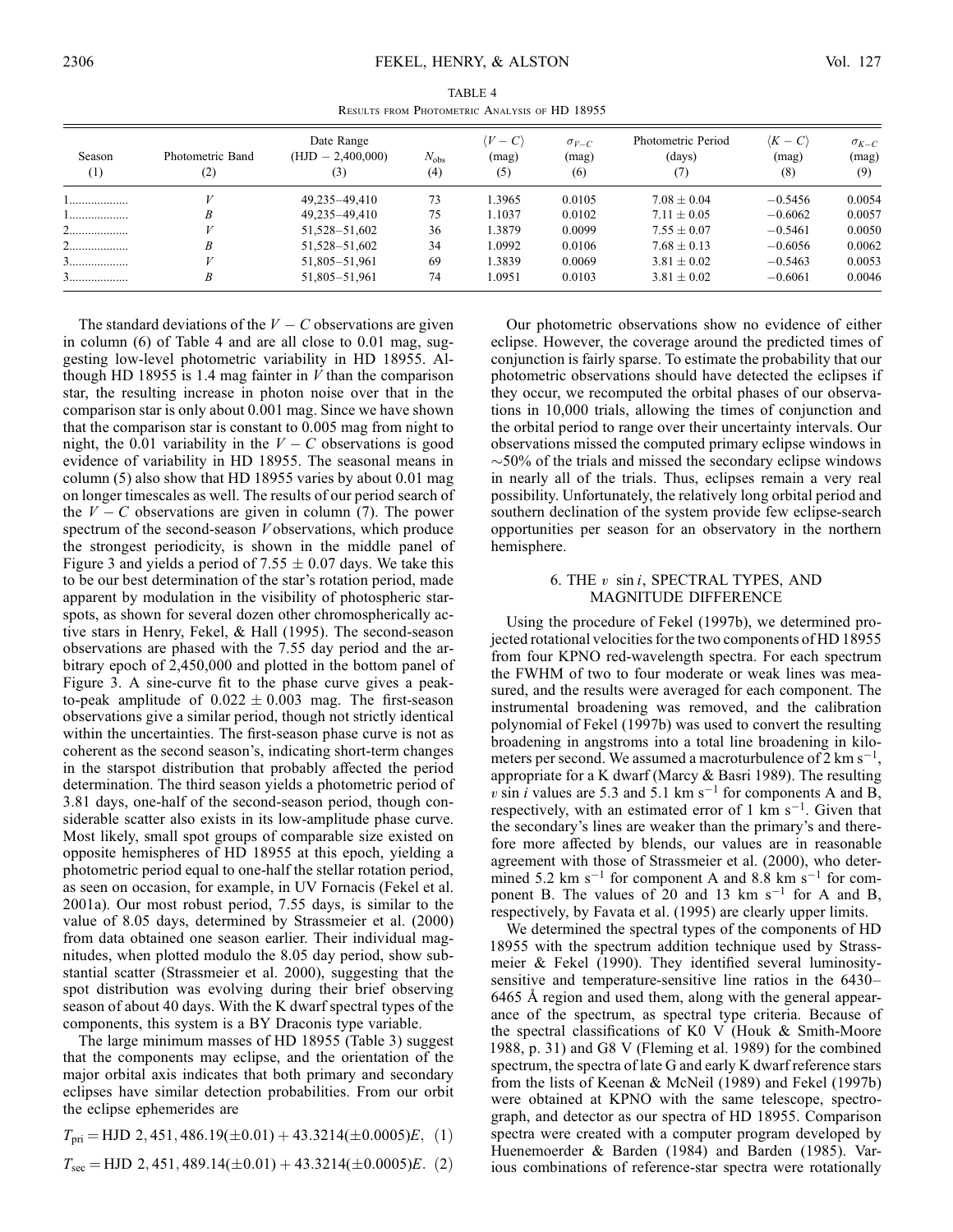broadened, shifted in radial velocity, appropriately weighted, and added together in an attempt to reproduce best the spectrum of HD 18955 in the 6430 A region. Very good fits to the whole spectrum were found with reference star combinations of K0 V plus K2 V and K0 V plus K3 V. We also measured the three best line ratios, which indicate spectral types ranging from G8 V to K0 V for A and from K1 V to K2 V for B. On average, each component is about one spectral subclass earlier than the results found from the spectrum addition. Since there are lines from two stars in the spectrum, a measured line of one star might be blended with a nearby line from the other, adding uncertainty to the line ratio measurements. Thus, we give greater weight to the spectrum addition results and classify component A as K0 Vand component B as K2–K3 V. Averaged abundance values (Taylor 2003) for the reference stars indicate that the [Fe/H] value of HD 18955 is equal to or perhaps greater than the sun's.

The resulting continuum intensity ratio  $I_B/I_A = 0.54$ . To determine the luminosity ratio, the intrinsic line-strength ratio must be taken into account, since the actual line strength of the cooler secondary is greater than that of the hotter primary. In the 6430  $\AA$  region the average of the Fe  $\text{I}$  line strengths in the reference stars, a mean of the K2 V and K3 V stars relative to those in the K0 V star, results in a line-strength ratio  $B/A = 1.12$ . This produces a luminosity ratio in the  $6430 \text{ Å}$  region of 0.48, corresponding to a magnitude difference of 0.80 mag. This central wavelength is about 60% of the way between the effective wavelengths of the Johnson  $V$  and  $R$  bandpasses. Thus, from the mean colors of early K dwarfs (Johnson 1966) we adopt  $\Delta V = 0.9$  mag and estimate an uncertainty of 0.1 mag from the various best-fit combinations.

#### 7. FUNDAMENTAL PARAMETERS

The large minimum masses of 0.99 and 0.89  $M_{\odot}$  for the K0 V star and K2–K3 V star, respectively, are only increased by 1% if the orbital inclination is 85°. However, decreasing the inclination to  $80^\circ$  increases the masses by nearly 5%, resulting in 1.03  $M_{\odot}$  for component A and 0.93  $M_{\odot}$  for component B. The masses for an inclination of  $85^\circ$  are listed in Table 5.

We searched the literature and examined our APT data for the brightest visual magnitude and corresponding  $B-V$  of

TABLE 5 Fundamental Properties of HD 18955

| Parameter | Value                                 | Ref. |  |
|-----------|---------------------------------------|------|--|
|           | 8.43                                  |      |  |
|           | 0.82                                  |      |  |
|           | $0\rlap.{''}02056 + 0\rlap.{''}00136$ | 2    |  |
|           | KOV                                   |      |  |
|           | $K2-K3$ V                             |      |  |
|           | $5.3 + 1.0$                           |      |  |
|           | $5.1 + 1.0$                           |      |  |
|           | $5.39 + 0.18$                         |      |  |
|           | $6.29 + 0.18$                         |      |  |
|           | $0.65 \pm 0.03$                       |      |  |
|           | $0.31 + 0.03$                         |      |  |
|           | $0.99 + 0.04$                         |      |  |
|           | $0.76 + 0.05$                         |      |  |
|           | 1.0                                   |      |  |
|           | 0.9                                   |      |  |

REFERENCES.-(1) This paper; (2) ESA 1997.

HD 18955. From Figure 3, HD 18955 is brightest in season 2 with a peak differential  $V$  magnitude of about 1.37. To convert this to an apparent V magnitude, we adopted  $V =$ 7:06 mag (ESA 1997) for our comparison star, HD 18690. This resulted in a maximum V magnitude of 8.43 for HD 18955. In a similar manner we obtained  $B-V = 0.82$ . Using the same procedure on the data of Strassmeier et al. (2000) results in  $V = 8.43$  mag, while the *Hipparcos* result is  $V = 8.45$  mag (ESA 1997). O'Neal, Saar, & Neff (1996) showed that on some heavily spotted stars the observed maximum  $V$  magnitude underestimates the brightness of the unspotted star by 0.3– 0.4 mag. However, the modest chromospheric emission flux (Strassmeier et al. 2000) and low-amplitude light variations of HD 18955 suggest that it is not heavily spotted. Thus, we have adopted  $V = 8.43$  as the unspotted magnitude for the system.

The Hipparcos parallax (ESA 1997) corresponds to a distance of  $49 \pm 3$  pc, and so we assume no interstellar reddening. As a result, the parallax, adopted V magnitude, and the magnitude difference of the components were combined to obtain absolute magnitudes  $M_V = 5.39 \pm 0.18$  mag and  $M_V =$  $6.29 \pm 0.18$  mag for A and B, respectively. Adopting bolometric corrections of  $-0.22$  for A and  $-0.32$  for B (Flower 1996) and an assumed  $M_{bol} = 4.71$  mag for the Sun results in  $L_A = 0.65 \pm 0.03$   $L_{\odot}$  and  $L_B = 0.31 \pm 0.03$   $L_{\odot}$ . From the  $(B-V)$ - $T_{\text{eff}}$  relation of Flower (1996), we used effective temperatures of 5231 and 4963 K for A and B, respectively. The luminosity and temperature combine to produce a radius  $R_A$  =  $0.99 \pm 0.04$   $R_{\odot}$  and  $R_B = 0.76 \pm 0.05$   $R_{\odot}$ . This information is summarized in Table 5.

#### 8. DISCUSSION

Since HD 18955 is a double-lined binary consisting of two K dwarfs that are rotating significantly more rapidly than typical single K dwarfs (see below), it is likely that both components are chromospherically active. The Ca ii H and K region spectrum of Strassmeier et al. (2000) clearly shows emission features, but the spectrum was obtained at an orbital phase of 0.453, and so the components have a predicted velocity separation of only 26 km  $s^{-1}$ . While the Ca  $\pi$  emission lines of HD 18955 appear broader than those of the single K dwarf HD 82883, suggesting that both components are indeed chromospherically active, it is not possible to resolve the lines into separate components to determine their relative contributions. With a  $V$  magnitude difference of 0.9, the light of the primary dominates that of the secondary, and so the photometric variations are probably from the primary.

With  $M_V = 6.3$  mag and  $R_B = 0.76$   $R_{\odot}$ , the absolute magnitude and radius of component B, a K2–K3 V star, are consistent with canonical values of a K2 dwarf (Gray 1992). On the other hand, its minimum mass of 0.89  $M_{\odot}$  is substantially greater than the canonical value of 0.76  $M_{\odot}$  (Gray 1992). But as summarized by Fekel et al. (1994), and further supported by work on HD 95559 (Fekel & Henry 2000), the canonical masses for early K dwarfs are too small. In this spectral type range Griffin et al. (1985) suggested increasing the masses given in the earlier tabulation of Allen (1973) by 15%, an amount consistent with our current results.

While the properties of component B confirm expectations, those of component A do not. The radius and minimum mass of A,  $R_A = 1.0 R_{\odot}$  and  $m_A \sin^3 i = 1.0 M_{\odot}$ , are solar, but its spectral type is K0 V. The expectation from its spectral type is  $M_V = 6.0$  mag (Gray 1992) as opposed to its actual absolute magnitude,  $M_V = 5.4$ , suggesting that the star is slightly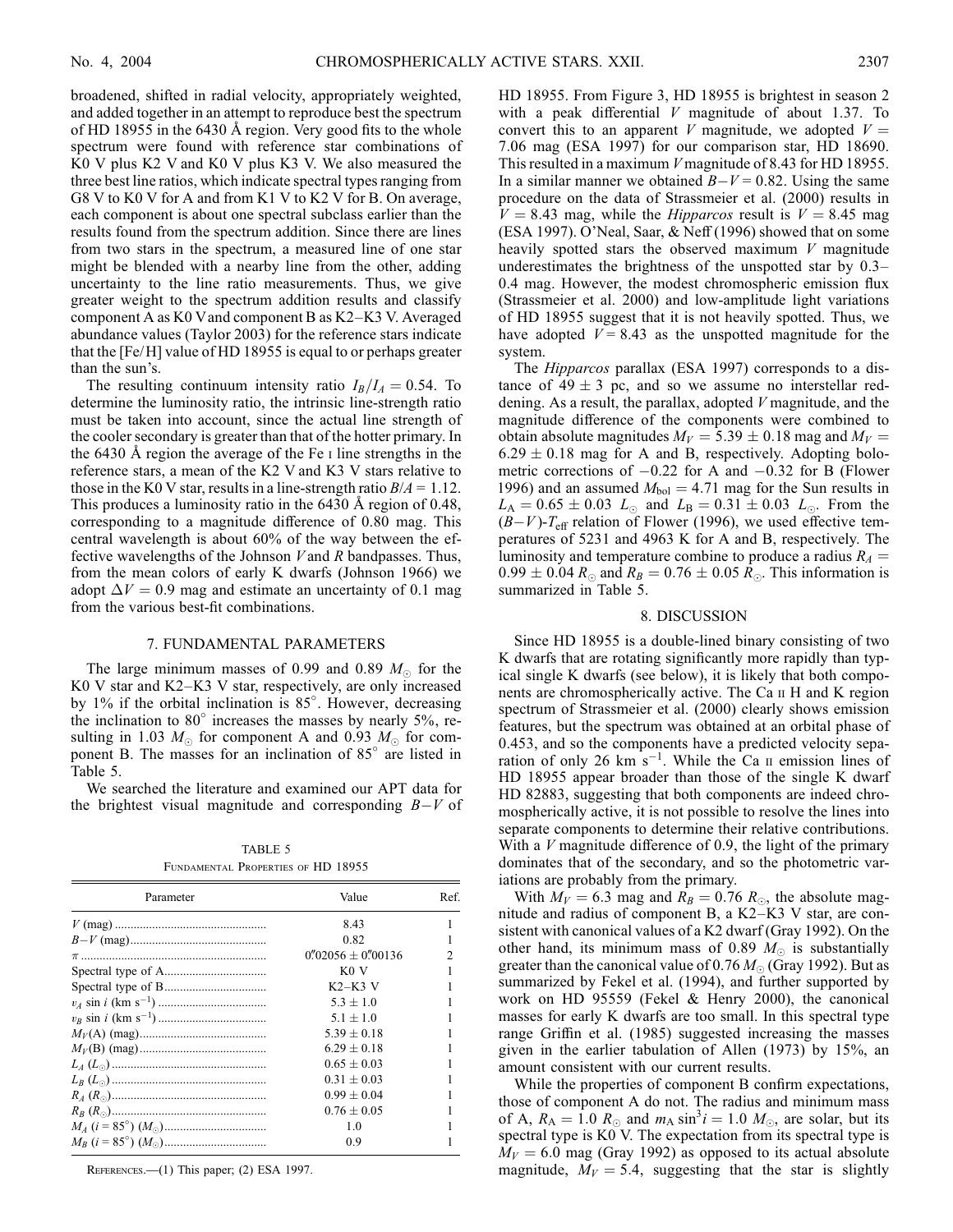evolved. When compared with solar abundance evolutionary tracks (Charbonnel et al. 1999), this component is near the end of its main-sequence evolution but significantly underluminous for its mass.

Could component A be a pre–main-sequence star rather than a slightly evolved main-sequence object? If it were the former, its Li  $\scriptstyle\rm I$  line at 6707 Å should have a large equivalent width. For example, late G and early K dwarf Pleiades stars, a benchmark cluster for zero-age main-sequence stars, have equivalent widths of  $80-180$  mÅ (Ford, Jeffries, & Smalley 2002). However, Favata et al. (1993) measured an equivalent width of just 8 mÅ for the  $6707 \text{ Å}$  lines of components A and B. Our two spectra of this region likewise show no evidence of a strong lithium line.

Is the spectral type of the primary substantially in error? Perhaps the system is really a metal-rich early G dwarf. Our experience with the  $6430 \text{ Å}$  region indicates that a metal-rich G dwarf mimics a star of higher luminosity class rather than a star of substantially later spectral class. One of the critical line ratios does indicate an earlier type for the primary, but only G8 and not the early G star suggested by the mass and radius. The *Hipparcos B-V* (ESA 1997) and the Strömgren  $b-y$  (Olsen 1993) values are consistent with a G9 or K0 spectral class for the combined system. Although the secondary affects the colors to some extent, it does not change them nearly enough to make the primary an early G star.

Mathieu et al. (2003) have found two subluminous, subgiant binaries that they argue are members of the old open cluster M67. In the case of S1113 the properties of the secondary are consistent with a 0.9  $M_{\odot}$  star, while the subgiant primary is 1 mag below the cluster subgiant branch. With a secondary consistent with expectations and a subluminous primary, the system is reminiscent of HD 18955. In an attempt to solve their conundrum Mathieu et al. (2003) examined several scenarios but were unable to satisfactorily account for all the properties of the binaries. In the end they speculated that close stellar encounters, perhaps involving binaries, might produce alternative evolutionary tracks from mass-exchange episodes, mergers, or stellar exchanges. In the case of HD 18955 we do not have the luxury of a dense cluster neighborhood.

The two main theories of orbital circularization and rotational synchronization (e.g., Zahn, 1977; Tassoul & Tassoul 1992) disagree significantly on absolute timescales but do agree that synchronization should occur first. Hut (1981) has shown that in an eccentric orbit a star's rotational angular velocity will tend to synchronize with that of the orbital motion at periastron, a condition called pseudosynchronous rotation. With equation (42) of Hut (1981) we calculated a pseudosynchronous period of 4.64 days, compared with 7.55 days for the photometric rotation period. Adopting the radii determined in  $\S$  7, the pseudosynchronous period results in rotational velocities of 11 and 8 km s<sup>-1</sup> for A and B, respectively. The 14 K0– K3 V stars listed in Table 1 of Fekel (1997b) have a mean  $v \sin i$ value of  $1.5 \pm 0.3$  km s<sup>-1</sup>. Thus, components A and B of HD 18955, having v sin i values of 5 km s<sup>-1</sup>, are spun up compared with typical early K dwarfs, but they have not yet attained pseudosynchronous rotation.

Of the 205 systems listed in the second edition of the Catalog of Chromospherically Active Binary Stars (Strassmeier et al. 1993), 68 are dwarf systems, binaries in which both components are dwarfs or, if the system's spectrum is singlelined, presumed dwarfs. Twelve of those systems have orbital periods  $\geq$ 10 days. One binary, HR 7578 = V4200 Sgr, is rather reminiscent of HD 18955. It consists of a pair of K2–K3 dwarfs that have an orbit with a period of 46.82 days and an eccentricity of 0.69 (Fekel & Beavers 1983). The calculated pseudosynchronous period is 7.5 days. From their best season of photometric data, Hooten & Hall (1990) determined a period of 16.5 days. Thus, like HD 18955, HR 7578 has a longer period, roughly by a factor of 2, than its pseudosynchronous value.

L. Boyd's dedicated efforts at Fairborn Observatory have been invaluable. We thank S. Henry for computing the probabilities that our photometric observations might have detected eclipses. The automated astronomy program at Tennessee State University is supported in part by NASA grant NCC 5-511 and NSF grant HRD 97-06268.

#### REFERENCES

- Allen, C. W. 1973, Astrophysical Quantities (3rd ed.; London: Athlone) Barden, S. C. 1985, ApJ, 295, 162
- Barker, E. S., Evans, D. S., & Laing, J. D. 1967, R. Obs. Bull., 130
- Bopp, B. W., Evans, D. S., Laing, J. D., & Deeming, T. J. 1970, MNRAS, 147, 355
- Charbonnel, C., Däppen, W., Schaerer, D., Bernasconi, P. A., Maeder, A., Meynet, G., & Mowlavi, N. 1999, A&AS, 135, 405
- ESA. 1997, The Hipparcos and Tycho Catalogues (ESA SP-1200) (Noorwijk: ESA)
- Favata, F., Barbera, M., Micela, G., & Sciortino, S. 1993, A&A, 277, 428
- ———. 1995, A&A, 295, 147
- Fekel, F. C. 1997a, AJ, 114, 2747
- ———. 1997b, PASP, 109, 514
- Fekel, F. C., & Beavers, W. I. 1983, ApJ, 267, 682
- Fekel, F. C., Dadonas, V., Sperauskas, J., Vaccaro, T. J., & Patterson, R. 1994, AJ, 108, 1936
- Fekel, F. C., & Henry, G. W. 2000, AJ, 120, 3265
- Fekel, F. C., Henry, G. W., Brooks, K., & Hall, D. S. 2001a, AJ, 122, 991
- Fekel, F. C., Henry, G. W., & Henry, S. M. 2001b, AJ, 122, 3447
- Fitzpatrick, M. J. 1993, in ASP Conf. Ser. 52, Astronomical Data Analysis Software and Systems II, ed. R. J. Hanisch, R. J. V. Brissenden, & J. Barnes (San Francisco: ASP), 472
- Fleming, T. A., Gioia, I. M., & Maccacaro, T. 1989, ApJ, 340, 1011
- Flower, P. J. 1996, ApJ, 469, 355
- Ford, A., Jeffries, R. D., & Smalley, B. 2002, A&A, 391, 253
- Gray, D. F. 1992, The Observation and Analysis of Stellar Photospheres (Cambridge: Cambridge Univ. Press)
- Griffin, R. F., Gunn, J. E., Zimmerman, B. A., & Griffin, R. E. M. 1985, AJ, 90, 609 Henry, G. W. 1995a, in ASP Conf. Ser. 79, Robotic Telescopes, ed. G. W. Henry & J. A. Eaton (San Francisco: ASP), 37
	- 1995b, in ASP Conf. Ser. 79, Robotic Telescopes, ed. G. W. Henry & J. A. Eaton (San Francisco: ASP), 44
- Henry, G. W., Fekel, F. C., & Hall, D. S. 1995, AJ, 110, 2926
- Henry, G. W., Fekel, F. C., Kaye, A. B., & Kaul, A. 2001, AJ, 122, 3383
- Hooten, J. T., & Hall, D. S. 1990, ApJS, 74, 225
- Houk, N., & Smith-Moore, M. 1988, Michigan Catalogue of Two-dimensional Spectral Types for the HD Stars, Vol. 4 (Ann Arbor: Univ. Michigan)
- Huenemoerder, D. P., & Barden, S. C. 1984, BAAS, 16, 510
- Hut, P. 1981, A&A, 99, 126
- Johnson, H. L. 1966, ARA&A, 4, 193
- Kazarovets, E. V., Kireeva, N. N., Samus, N. N., & Durlevich, O. V. 2003, Inf. Bull. Variable Stars, No. 5422
- Keenan, P. C., & McNeil, R. C. 1989, ApJS, 71, 245
- Marcy, G. W., & Basri, G. 1989, ApJ, 345, 480
- Mathieu, R. D., van den Berg, M., Torres, G., Latham, D., Verbunt, F., & Stassun, K. 2003, AJ, 125, 246
- Olsen, E. H. 1993, A&AS, 102, 89
- O'Neal, D., Saar, S., & Neff, J. E. 1996, ApJ, 463, 766
- Stocke, J. T., Morris, S. L., Gioia, I. M., Maccacaro, T., Schild, R., Wolter, A., Fleming, T. A., & Henry, J. P. 1991, ApJS, 76, 813
- Strassmeier, K. G., & Fekel, F. C. 1990, A&A, 230, 389
- Strassmeier, K. G., Hall, D. S., Fekel, F. C., & Scheck, M. 1993, A&AS, 100, 173
-